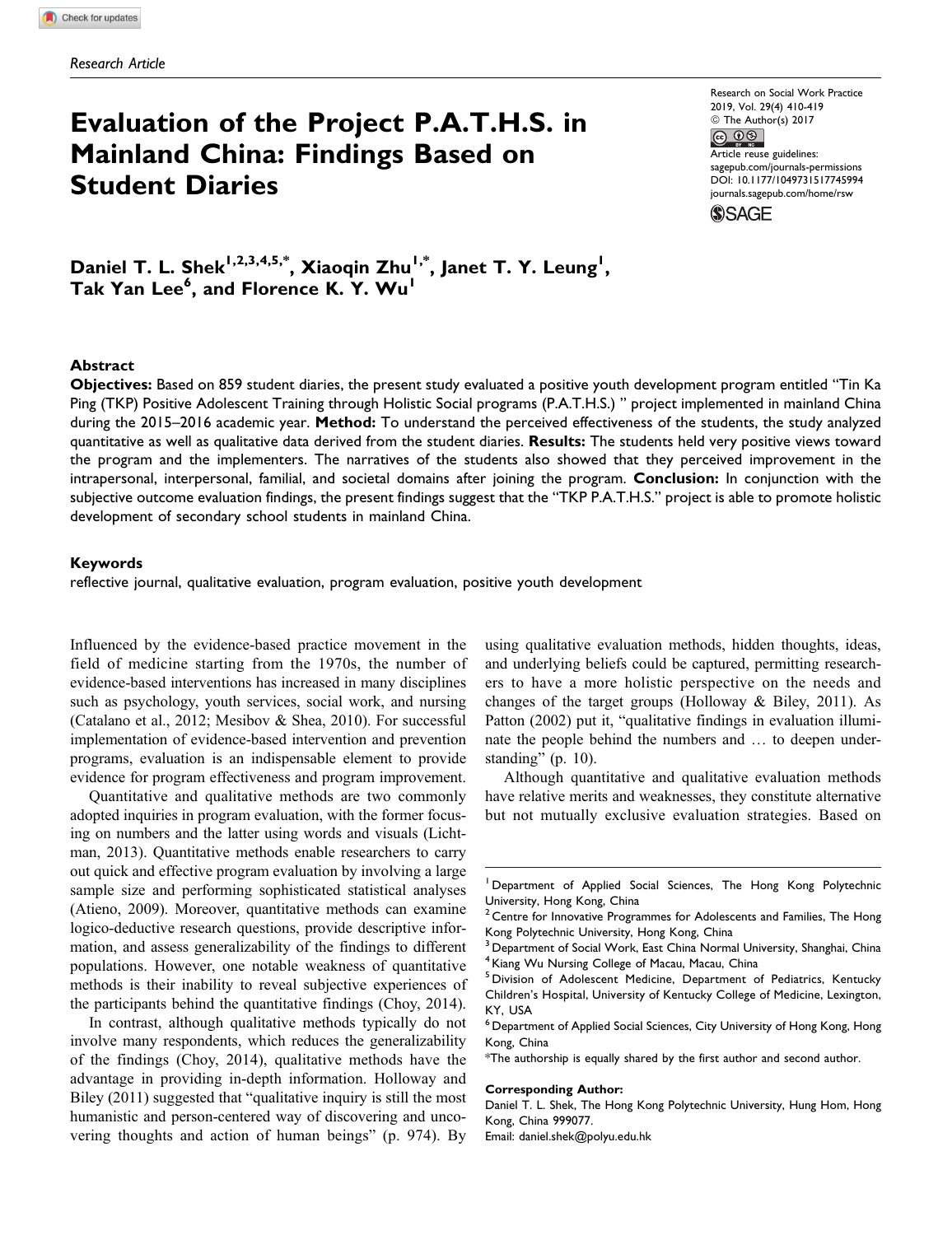evidence-based approach, a better way to yield comprehensive evaluation findings is to combine both quantitative and qualitative evaluation data (i.e., mixed-methods evaluation; Patton, 2008; Shek, 2013). In addition, qualitative data can be analyzed using quantitative approaches such as assessing the proportion of positive responses out of the total responses (Shek, 2010; Shek & Sun, 2012a).

In line with the above notion, mixed-methods evaluation is increasingly applied in positive youth development (PYD) programs, which endeavor to prevent problematic behaviors in adolescents through promoting a wide range of psychosocial competences (Lerner et al., 2013). For example, in a large-scale curricula-based PYD program in Hong Kong entitled "Positive Adolescent Training through Holistic Social" programs (P.A.T. H.S. project), systematic evaluation utilizing quantitative evaluation (e.g., randomized group trial and subjective outcome evaluation via the client satisfaction approach) and qualitative evaluation (e.g., observations, focus groups, and student weekly diaries) was carried out (e.g., Ma & Shek, 2017; Shek, 2014; Shek & Sun, 2013). Likewise, when the P.A.T.H.S. project was transplanted to mainland China, mixed-methods evaluation was carried out. While the effectiveness the P.A.T.H.S. project in Hong Kong has been widely supported (Catalano et al., 2012; Shek & Wu, 2016; World Health Organization, 2016), evaluation findings of the project in mainland China have not been sufficiently reported. Hence, this article attempts to outline the evaluation findings based on student diaries for the P.A.T.H.S. project implemented in mainland China.

#### Student Diary as a Qualitative Evaluation Method

Reflective writing such as journals and diaries is one of the methods being commonly used in qualitative research. As stressed by Beauchamp (2006), reflection is a process (e.g., thinking and understanding) that concerning a particular object (e.g., experience, belief) in view of a particular goal or rationale (e.g., thinking differently or more clearly). Unlike other qualitative approaches such as individual interview and focus group, the private and confidential nature and spontaneous context of reflective writing allows authors to express themselves in an honest and open manner without hesitation of receiving comments from others (Travers, 2011).

Through disclosing one's own feelings and thoughts in diaries, the writers can further explore themselves and their views of the world, hence enhancing their understanding of the target objectives and self-awareness (Pavlovich, Collins, & Jones, 2009). In view of its value in providing in-depth information, diary writing has been widely used in educational and clinical contexts to document human behavior. For example, Swim, Hyers, Cohen, and Ferguson (2001) used daily diary to investigate the incidence, nature, and impact of everyday sexisms reported by college women and men. Travers (2011) also used diary to explore final-year students' stressors and coping skills within a UK university business school.

Reflective writing has also been increasingly utilized to evaluate evidence-based intervention and prevention programs. Scholars argued that the journal or diary written by the participants is an informative data source for evaluating program effectiveness and suggesting directions of future improvement (Shek, Sun, Lam, Lung, & Lo, 2008). In health-care field, Mak, Plant, and Toussaint (2006) used reflective journals to assess whether a 6-month training program for prevocational medical practitioners achieved its goals. Cohen, Leviton, Isaacson, Tallia, and Crabtree (2006) evaluated a preventive care program using interactive online diaries, which set an avenue for real-time communication between the evaluators and the program implementers.

In the field of social sciences, Schmitz and Wiese (2006) used diaries to evaluate the effectiveness of an intervention promoting university students' self-regulated learning. Travers, Morisano, and Locke (2015) recently used students' reflective diaries to explore how students benefited from a personal growth goal-setting program. With specific respect to social work, diaries or journals are also regarded as valuable evaluation materials that can reveal the views and impressions of participants and/or program implementers (Grinnell, Gabor, & Unrau, 2015; Robson, 2000). For instance, Siu, Chan, Poon, Chui, and Chan (2007) used the participants' diaries to monitor their self-management behaviors and changes in people with chronic illness after participating in a 6-week program. Hasson, Blomberg, and Dunér (2012) also used diary data to investigate the implementation fidelity and its moderating factors of a complex care intervention for elderly people.

As a qualitative evaluation method, reflective diary is increasingly applied in evaluating PYD programs as well. For example, in the aforementioned P.A.T.H.S. project in Hong Kong, student weekly diary was adopted as one of the evaluation strategies (Shek, 2010; Shek & Sun, 2012a). Findings based on student diaries revealed that students held very positive views toward the program, instructors, and program benefits where students gained substantial improvement in self-confidence, emotional competence, communication skills, and social competence (Shek, 2010; Shek & Sun, 2012a, 2013). These results echo the quantitative evaluation findings (Shek & Sun, 2013; Shek & Wu, 2016).

# Overview of the "Tin Ka Ping (TKP) P.A.T.H.S. Project"

Financially supported by the Hong Kong Jockey Club Charities Trust, the P.A.T.H.S. project has been implemented in Hong Kong over a decade since the 2005–2006 academic year. This project included two tiers of programs tailor made for adolescents with different levels of need. Specifically, the Tier 1 program was curricula based, designed for all junior secondary students, and built on the 15 PYD constructs (e.g., bonding, social competence, moral competence, self-efficacy, and spirituality) that are incorporated in successful PYD programs (Catalano, Berglund, Ryan, Lonczak, & Hawkins, 2004) with the adoption of experiential teaching and learning pedagogy. In contrast, the Tier 2 program was specifically designed for students having greater psychosocial needs (Shek & Wu, 2016). Findings based on different evaluation strategies consistently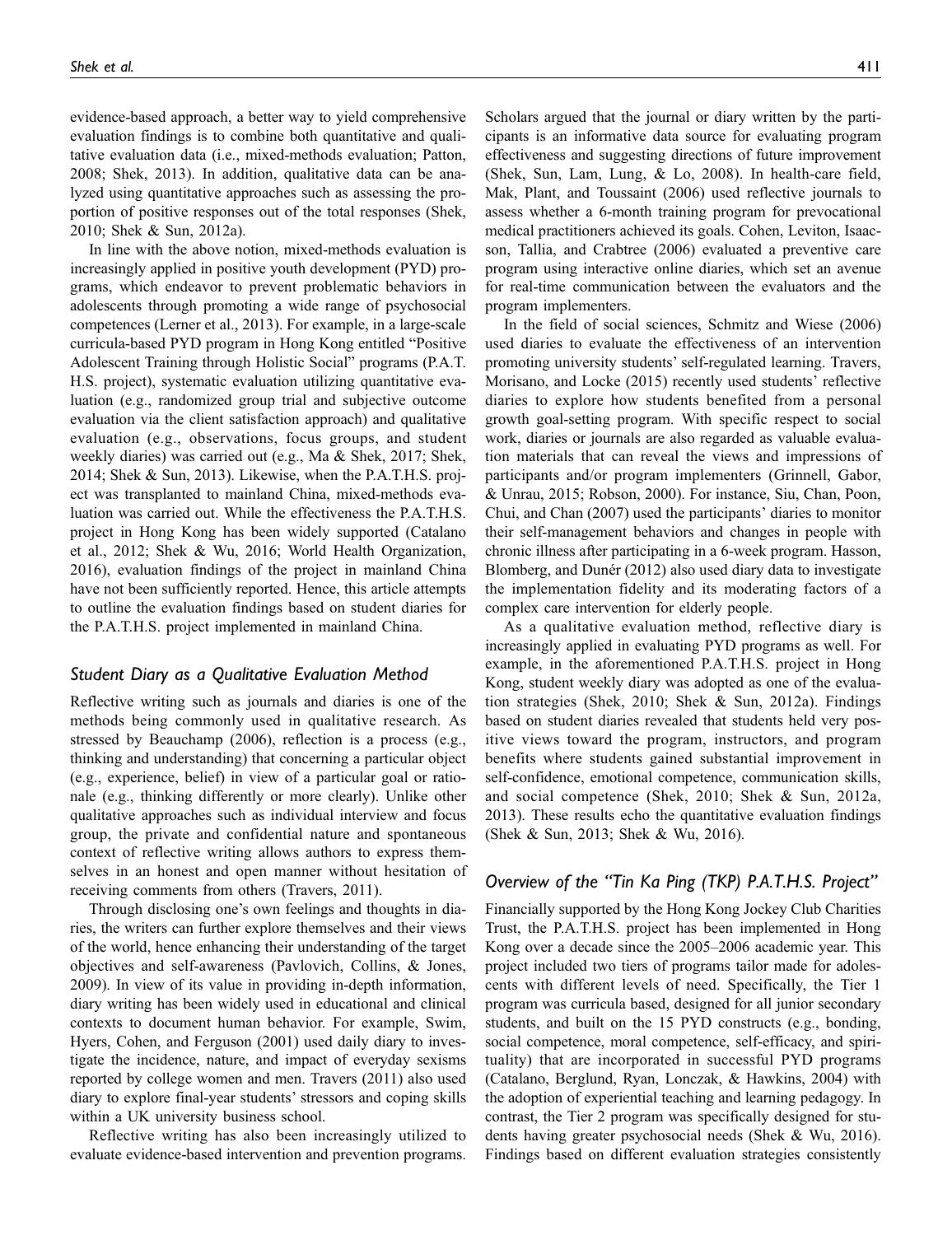showed that the project promoted multiple psychosocial competences and reduced risk behaviors in adolescents (e.g., Ma & Shek, 2017; Shek & Sun, 2012b; Shek & Wu, 2016; Shek & Yu, 2013).

In view of the prominent success of the P.A.T.H.S. project in Hong Kong, the Tier 1 program was transplanted to mainland China and initially implemented in one secondary school in Shanghai from 2007 to 2010. As the result of the 3-year initial implementation was very positive (Shek, Han, & Ma, 2009), the Tin Ka Ping Foundation (TKPF) decided to launch a pilot implementation from 2011–2012 to 2013–2014 academic years in four secondary schools in East China which constituted the "TKP P.A.T.H.S. project." During the pilot implementation, scholars from the P.A.T.H.S. research team and one university in mainland China collaborated with the four schools to adapt the junior secondary curricula used in Hong Kong for local use in mainland China. The fundamental adaptations included (a) traditional Chinese characters were changed to simplified Chinese characters, (b) Cantonese expressions were changed to Mandarin expressions, and (c) some of the teaching materials with Hong Kong characteristics were replaced by those conceptually similar yet locally relevant materials. The adapted junior secondary curricula used in the "TKP P.A.T.H.S. project" consisted of 26, 26, and 24 curricular units for Grades 7, 8, and 9, respectively.

The 3-year pilot implementation also yielded very encouraging results (Shek, Han, Lee, & Yu, 2013, 2014; Shek et al., 2014), which motivated the TKPF to support the project for another 3 years (i.e., 2015–2016 to 2017–2018 academic years as the full implementation phase). Notably, the year before the full implementation (i.e., 2014–2015 academic year) was the preparatory year when four training programs (69-hr training in total) were conducted for potential implementers (474 participants and 785 participation times in total). Furthermore, to satisfy the needs of senior secondary students, the research team started developing senior secondary curricula in 2015.

In the first year of the full implementation phase, a total of 30 secondary schools in more than 25 mainland China cities were selected as project schools by the TKPF based on following criteria: (a) the school principal supported the philosophy of PYD and program implementation, (b) the school established a P.A.T.H.S. team comprised of one school management member as the leader and at least five teachers as the implementers with each team member receiving at least 20-hr training in the preparatory year, and (c) the school would keep on participating in the training program.

These project schools implemented junior and/or senior secondary programs at one or more grade levels by incorporating the curricular units of the project into their formal school curricula. In total, 25 of the 30 project schools implemented the junior secondary program and 15,361 students participated in the program. Several measures were taken to facilitate program implementation. First, teaching manuals showing detail procedures of delivering the curriculum at each grade level were developed and offered to all implementers who were wellinformed to follow the manuals. Second, one training

workshop was conducted every 4 months to help the implementers better understand the rationales and concepts of the curricula and master experiential teaching skills. Third, a "cowalker" scheme was initiated to conduct school visit for teaching improvement and to facilitate regular online communication between the research team and the project schools on issues like school implementation progress and quality, difficulties encountered, and possible solutions. Fourth, each school was required to submit an implementation report every 4 months to reveal the number of students joining the project, the number of units being delivered, the degree to which the teachers delivered the curriculum as designed, and the implementers' reflection. Based on our observations and school reports, the program was implemented smoothly with good fidelity in the 2015–2016 academic year.

It is widely agreed that the best way to evaluation a PYD program is to conduct experimental studies (Shek, 2013). However, given the financial and manpower constraints, such evaluation strategies were not used in the full implementation of the TKP P.A.T.H.S. project. Instead, subjective outcome evaluation via the client satisfaction approach, a widely used quantitative strategy in human services (Fraser & Wu, 2016), was employed to examine the perceptions of the students and implementers on three aspects of the program including program quality, instructor (i.e., implementer) quality, and program benefits. According to the findings in the 2015–2016 academic year, over 90% of the students and implementers reported high satisfaction with the program quality (e.g., the design and objectives of the curriculum), instructor quality (e.g., teaching skills and interactions with the students), and the benefits of the program (Shek, Lee, & Ma, in press; Shek, Wu, & Law, in press; Shek, Zhu, & Leung, 2018). In particular, most of the students and teachers believed that the program helped the students promote various competences such as cognitive competence, emotional competence, social responsibility, and self-confidence, which ultimately lead to student holistic development.

While the above evaluation findings provided considerable evidence for the effectiveness of the TKP P.A.T.H.S. project, the analyses were predominantly quantitative in nature. To triangulate the findings and to further understand the subjective experience of the participants, student diary was adopted as a qualitative evaluation approach in the full implementation phase.

## The Present Study

The present article attempts to report evaluation findings based on diaries written by the participants in the first year of the full implementation phase. Analyses and interpretation of the data were guided by the frameworks identified in previous studies (Shek, 2010; Shek & Sun, 2012a). Specifically, themes emerged from the diaries were classified into three domains including "views about the program," "views about the instructor," and "perceived benefits of the program." Moreover, "perceived benefits of the program" were further examined with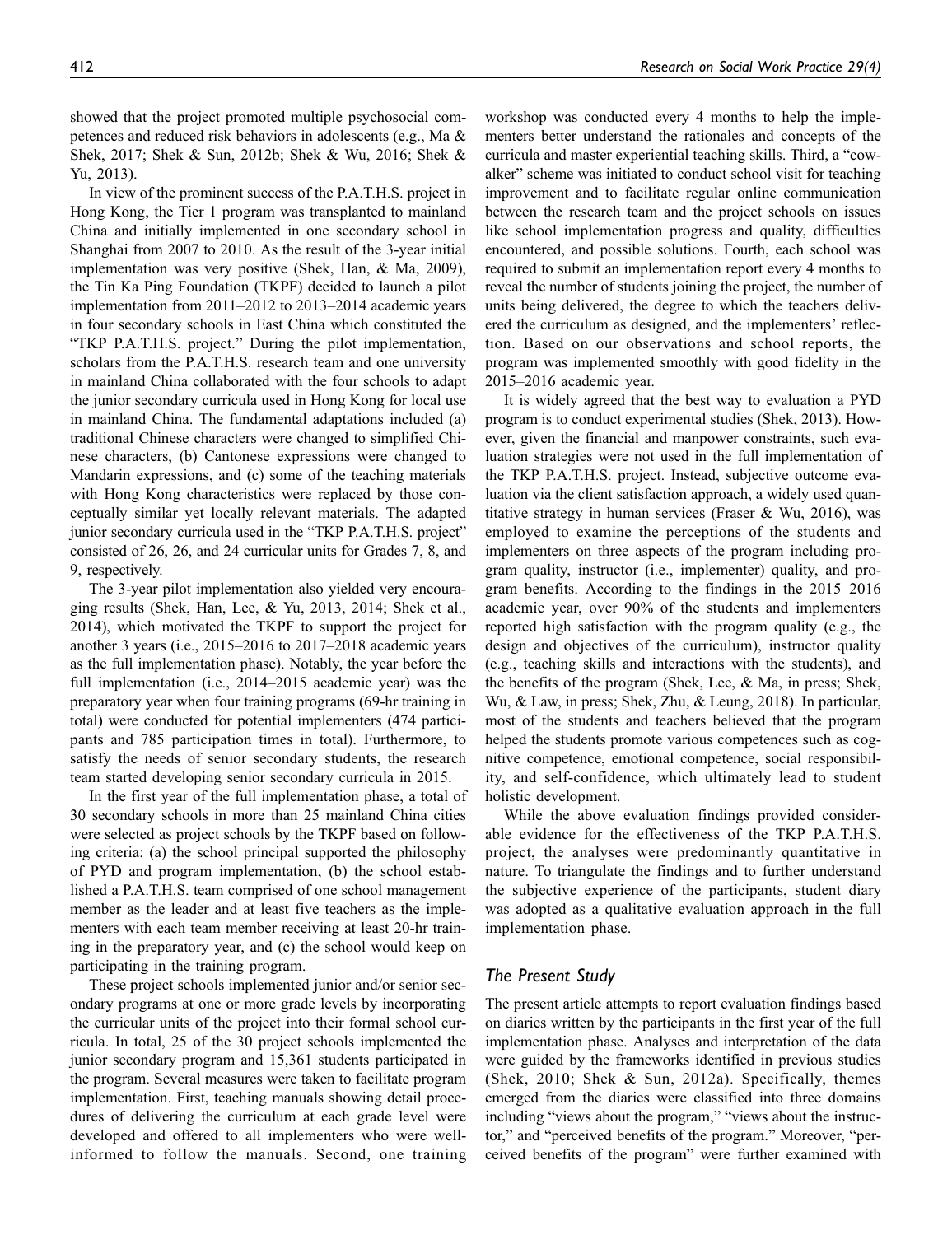reference to four domains, including the intrapersonal, interpersonal, familial, and societal domains (Shek, 2010; Shek & Sun, 2012a).

As a study employing student diary as a qualitative evaluation strategy, the "quality" of the study is an important issue to be considered. Shek, Tang, and Han (2005) highlighted that 12 principles should be upheld in a rigorous qualitative evaluation study. For example, the study should have a clear philosophical stand and the number as well as the nature of the participants should be clearly described and justified. Other principles included description of and methods taken to address the issues of the data collection procedures; exposition of researcher biases and preoccupations as well as ways to deal with them; examination of alternative explanations, triangulation, and audit trails; and acknowledgment of limitations of the study. In the present study, we adhered to these important principles as far as possible. Similar to previous evaluation research utilizing student diaries (Shek, 2010; Shek & Sun, 2012a), a general qualitative orientation under postpositivism incorporating qualitative principles (e.g., reliance on nonnumerical raw data and holistic emphasis) was upheld as the philosophical orientation in the current study.

## Method

## **Participants**

In April 2016, among the 25 project schools that implemented junior secondary program, 14 were randomly selected and invited to join the present qualitative study. Among the 14 selected schools, 6 implemented the program at all junior secondary grades (i.e., Grades 7–9), 5 implemented the program at Grades 7 and 8 only, while 3 implemented the program at Grade 7 only. The mean number of Grades 7, 8, and 9 students joining the program across these schools was 341.78 (range: 40–820), 286.00 (range: 80–480), and 218.00 (range: 50–392), respectively. In total, we received 859 valid diaries (Grade 7 = 758, Grade  $8 = 92$ , and Grade  $9 = 9$ ), with 15.84%, 2.92%, and 0.69% of the students participating in the program at Grades 7, 8, and 9 submitted their diaries, respectively. Because the cases obtained were based on random sampling and the response rate was 100%, generalizability of the findings can be regarded as high. Besides, most of the students wrote more than 300 words in their diaries and only 7 of 859 students wrote less than 100 words. Therefore, we believed with confidence that these diaries could provide adequate information regarding the students' feelings toward the program.

## **Procedures**

We conducted the present study in accordance with the postpositivistic stand which highlights reliability and validity as two hallmarks of research quality (Shek et al., 2005). In each of the 14 selected schools, the leader of the program implementers was the contact person who randomly invited some junior secondary students from one or more grades at the whole grade level or in some classes to write and hand in diaries at the

end of June 2016 when the academic year ended. This sampling method ensures the present study's ecological validity because in China, students are commonly asked by their teachers to write weekly diaries to express their views and experiences toward recent or current events.

The invited students were informed to reflectively express their perceptions or feelings regarding their participation in the program. The students were well explained that (a) their participation was entirely voluntary in nature, (b) there was no need to reveal their identities in the diary, and (c) the information they provided would be kept confidential and only used for academic research. All selected students were willing to join the present study and their consent was obtained. After all students had handed in their diaries to the teachers in each school, teachers passed student works to the contact person, who was responsible for sending a scanned copy of students' diaries to the research team.

## Data Analyses

Student diaries received from the 14 project schools were firstly transcribed into separate cases by research assistants who are native Chinese speakers. The transcription was checked by two members of the research team before being used as the basis of data analyses, which included two steps. The first step concerned analyses of the degree of positivity or negativity of the student diaries. The analyses procedures used in this step were those adopted in Shek (2010) and Shek and Sun (2012a). Specifically, five well-trained research staff members classified the diaries into four categories: "positive" (i.e., responses are primarily positive), "negative" (i.e., responses are primarily negative), "neutral" (i.e., there were both positive as well as negative responses), or "undecided" (i.e., mixed responses are related to positivity or negativity of the responses). Then, each diary was rated on a 7-point Likerttype scale:  $1 = strongly negative$  (all or almost all responses are negative),  $2 =$  moderately negative (most of the responses are negative),  $3 =$  slightly negative (both negative and positive responses are present, with negative responses more than positive responses),  $4 = neutral$  (negative and positive responses are presented with similar intensity),  $5 =$  slightly positive (both negative and positive responses are present, with positive responses more than negative responses),  $6 = moderately pos$ *itive* (most of the responses are positive), and  $7 = strongly$ positive (all or almost all responses are positive).

Among the raw diaries, 15% (i.e., 130 cases) were randomly selected for calculating intra- and interrater reliability. Specifically, to calculate intrarater reliability, these selected diaries were rerated by the five colleagues who were involved in initial rating process. For interrater reliability, two other research staff who did not participate in initial rating were invited to rate the 130 randomly selected diaries individually.

The second step was qualitative analyses in terms of grouping students' reflections into different domains. At this step, narratives illustrations were guided by the general qualitative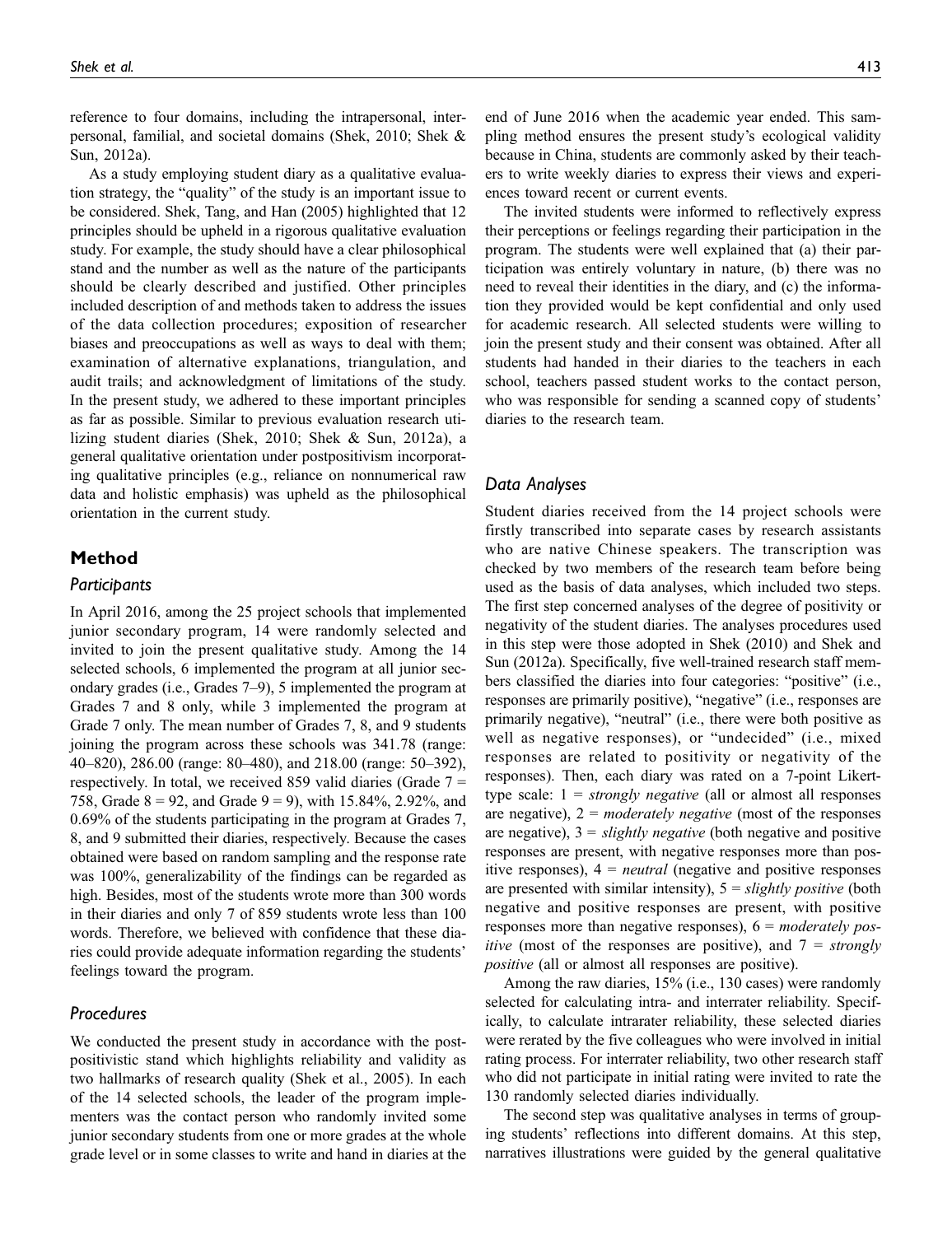|                      |                                    | Positive                                                                                                           |  |  | Negative Neutral Undecided |                              |  |
|----------------------|------------------------------------|--------------------------------------------------------------------------------------------------------------------|--|--|----------------------------|------------------------------|--|
|                      | Grade Total Number n % n % n % n % |                                                                                                                    |  |  |                            |                              |  |
| 7<br>8<br>9<br>Total | 758<br>92<br>9<br>859              | 732 96.57 12 1.58 14 1.85 0<br>90 97.83 0 0.00 2 2.17 0<br>9 100.00 0 0.00 0 0.00 0<br>831 96.74 12 1.40 16 1.86 0 |  |  |                            | 0.00<br>0.00<br>0.00<br>0.00 |  |

Table 1. Classification of Student Diaries.

analyses guidelines (Wolcott, 1994) and "a priori scheme" identified in the past studies (Shek, 2010; Shek & Sun, 2012a).

First, a well-trained research assistant and the second author read and reviewed student diaries several times to conduct a pattern analysis to identify content themes (e.g., "rich program content" and "achievement in emotional competence") and reached a consensus on the themes. Second, conceptually similar themes were grouped to one of the three domains established in previous studies (Shek, 2010; Shek & Sun, 2012a), including "views about the program," "views about the instructor," and "benefits of the program." Specifically, themes related to students' perceptions of the program and their overall impressions of participation in the program were categorized into the domain of "views about the program." Besides, themes about students' perceptions of the program implementers were grouped under the domain of "views about the instructor," while themes relevant to students' positive changes and what they had learnt and achieved after joining the program were included in the third domain of "benefits of the program." Third, the program benefits were further analyzed using a framework developed in previous studies based on more than 1,100 diaries (Shek, 2010; Shek & Sun, 2012a), including the intrapersonal (e.g., resilience and psychosocial competences), interpersonal (e.g., cooperation, communication), familial (e.g., relationships with family members), and societal (e.g., social responsibility) domains.

# Results

## Reliability of the Analyses

Intra- and interrater reliability of coding ("positive," "negative," "neutral," and "undecided") reached 100% and 99.6%, respectively. Intrarater agreement percentage for the 7-point rating was 90.0% and interrater agreement percentage was 91.9%.

# Categorization in Terms of Positivity or Negativity of the Cases

As shown in Table 1, a vast majority of the diaries was regarded as "positive" at all junior secondary grades. In total, 831 (96.74%) diaries were categorized as "positive," while 12  $(1.40\%)$  and 16  $(1.86\%)$  diaries were classified as "negative" and "neutral," respectively.

Similarly, ratings for diaries at Grade 7 ( $M = 6.72$ ,  $SD =$ .81), Grade 8 ( $M = 6.78$ ,  $SD = .63$ ), and Grade 9 ( $M = 6.78$ , SD = .44) were also quite positive and did not significantly differ from each other,  $F(2, 856) = .26$ ,  $p = .77$ . As depicted in Table 2, a total of 724 (84.28%) diaries were rated as "strongly positive."

## Views About the Program

Most of the students enjoyed the participating experiences and expressed their appreciation for the program in diaries. Students often commented the program as educative and practical because the program content (e.g., elements of peer relationships and emotions) was closely related to problems and challenges they encountered in school and family life. Thus, the program largely satisfied their developmental needs. A considerable number of students indicated that the program was meaningful and insightful.

Some students even regarded their participation in the program as "the most unforgettable time" and "the color of life." As mentioned by students in the diaries, the program had very useful and educative content, clear and well-designed structure, and inspirational learning goals. Besides, students expressed that they were able to think more critically from different perspectives and apply what they had learned in the class into daily life through participating in diverse in-class activities (e.g., group discussion, self-reflection, and role-play). Overall, students found the program interesting and enjoyable. The following narratives illustrate some of students' overall impression of the program:

- "Participating in this program will be the most memorable time in my life and I will never forget it."
- "This program was like a light, it gave me directions and guides."
- "This program was a life key to open the door inside my heart, it also colored my life."

# Views About the Instructors

Most students were satisfied with the instructors' performance, their attitude, and good preparation for the lessons. Students mentioned that instructors with warmth and kindness were able to engage every student in the class. In addition, students highly recognized the creative and stimulating teaching method utilized by instructors. Specifically, instructors did not merely deliver knowledge using didactic teaching, instead, they cared about students' needs, gave students a lot of encouragements, helped students find their life goals, and tried their best to assist students to deal with challenges and difficulties. It was strongly emphasized by students that their relationship with instructors was greatly improved because of the program. Many students showed their appreciation to the instructors and the following are some exemplary illustrations: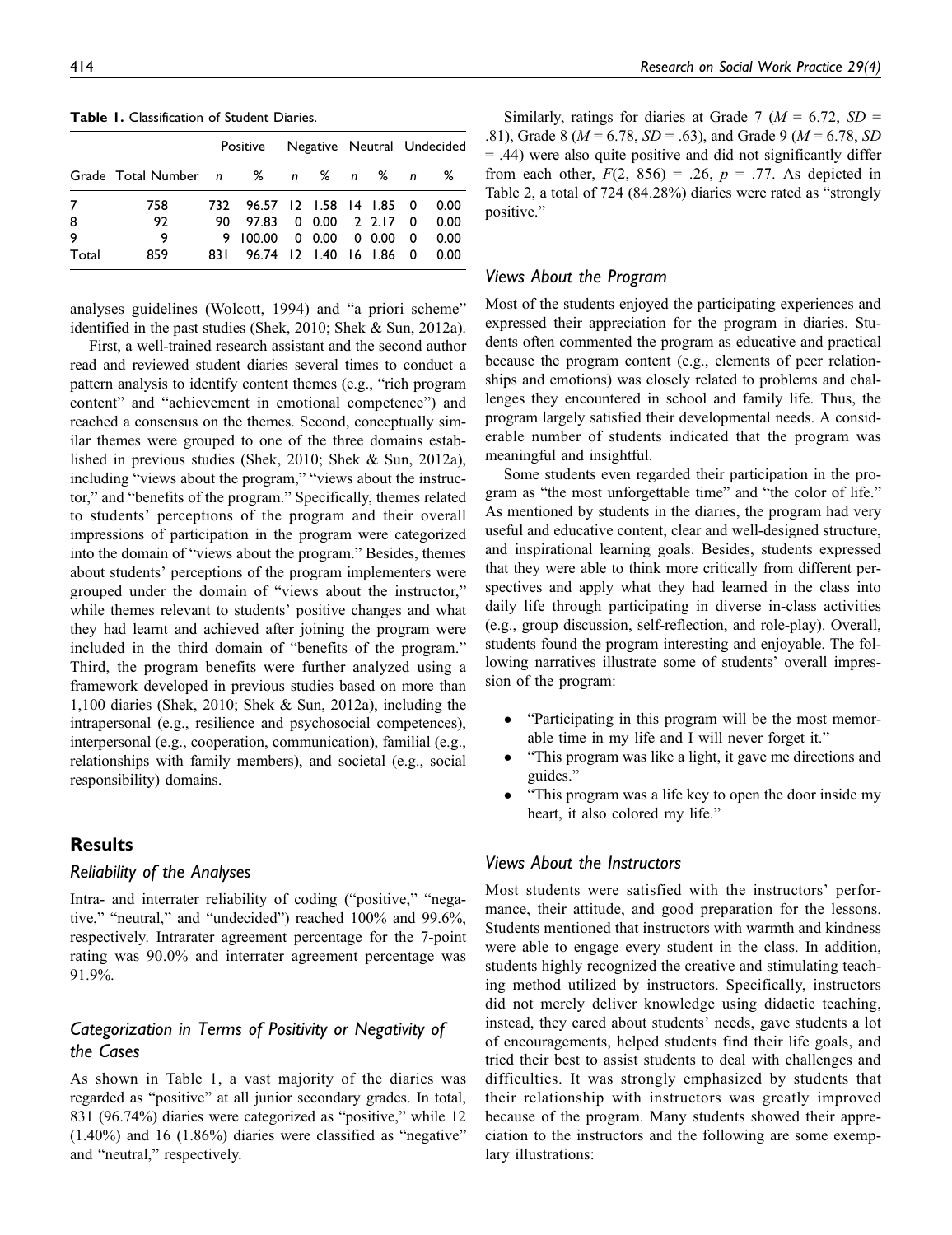|       |                    |      |      | = Strongly<br>Negative |      | $2 =$ Moderately<br>Negative |      | $3 = S$ lightly<br>Negative |      | $4 =$ Neutral |       | $5 = S$ lightly<br>Positive |      | $6 =$ Moderately<br>Positive |       | $7 =$ Strongly<br>Positive |       |
|-------|--------------------|------|------|------------------------|------|------------------------------|------|-----------------------------|------|---------------|-------|-----------------------------|------|------------------------------|-------|----------------------------|-------|
|       | Grade Total Number | M    | SD   | n                      | ℅    | n                            | %    | n                           | %    | n             | ℅     | n                           | %    | n                            | ℅     | n                          | %     |
|       | 758                | 6.72 | ا 8. |                        | 0.26 | 6                            | 0.79 | 4                           | 0.53 | 14            | 1.85  | 16                          | 2.11 | 79                           | 10.42 | 637                        | 84.04 |
| 8     | 92                 | 6.78 | .63  | 0                      | 0.00 |                              | 0.00 | 0                           | 0.00 | 2             | 2.17  | 4                           | 4.35 | 6                            | 6.52  | 80                         | 86.96 |
| 9     | 9                  | 6.78 | .44  | 0                      | 0.00 | 0                            | 0.00 | 0                           | 0.00 | 0             | 0.00  | 0                           | 0.00 |                              | 22.22 |                            | 77.78 |
| Total | 859                | 6.73 | .79  |                        | 0.23 | 6                            | 0.70 | 4                           | 0.47 | 16            | 86. ا | 20                          | 2.33 | 87                           | 10.13 | 724                        | 84.28 |

Table 2. Rating of Student Diaries.

- "I am eternally grateful for everything my teacher has taught me, thanks for all the hard work."
- "The teacher looked very nice, when the teacher gave us the lessons, he or she taught in a very organized manner so we can understand easily."

However, a few students commented that their instructors were a little bit dull and not able to perform effective classroom management. Nevertheless, most of the students were satisfied with the instructors' performance.

# Benefits of the Program

As reflected in the students' diaries, the program benefited them in several aspects. Generally speaking, the program expanded the scope of students' knowledge and promoted their holistic development. The students' positive changes and their improvement as a result of joining the program were presented in terms of four domains as mentioned before, including the intrapersonal, interpersonal, familial, and societal domains.

Benefits in the intrapersonal domain. Students had notable growth in a wide range of intrapersonal dimensions after joining the program. A significant number of students indicated improvement in their self-concept, self-awareness, self-understanding, and self-confidence. Many students wrote that they were not a confident person and afraid to stand out before participating in the project. However, after engaging in different interactive activities of the program, they became more comfortable and confident to interact with others and express their own opinions in front of their classmates. They also realized their own shortcomings (e.g., bad temper and disrespectful to others) and gained improvement with the help from the instructors and classmates. Some diaries showing benefits in this domain are depicted below:

- "I had more confidence on myself. I did not dare to answer questions and speak loud in the class before, but I am different now, I speak louder to answer questions and I'm braver than before."
- "I became more confident and had a better understanding of my personal strengths and weaknesses."

The students also had a higher level of resilience when facing adversity after joining the program. Some students remarked that they learnt to be optimistic and not to give up easily when facing difficulties. Furthermore, they learnt to be more grateful for everything they owned and explained that it is of the most importance to have a thankful heart. The following diary reflects one student's awareness of cherishing one's life:

 "Some poor children living in rural areas should have the chance to go to school joyfully and study in a clean and tidy classroom, but they can only work hard in order to survive. Therefore, I think we should cherish our life. When we face difficulties, we should think of those poor children."

The students also gained improvement in cognitive, emotional, and moral competences. Comprehensive group discussion and self-reflection activities embedded in the program allowed the students to think in a more rational, analytical, and critical way from different perspectives, which greatly enhanced their problem-solving skills. For example, some students elaborated that when facing a problem, they would stay calm, analyze the program thoroughly, and try to consider different solutions. Furthermore, many students mentioned that they learnt to control their temper and utilize different strategies to manage emotions such as talking to friends and writing diary. The students also highlighted their growth regarding moral competence and virtues. The students' development in intrapersonal competences can be evidenced by the following examples:

- "It taught us how to distinguish right and wrong. Not everything is going smoothly in our life but the teachers led us to do the right things, which inspired us a lot."
- "I realized that my emotions cannot be easily controlled. Because of the program, I can control my emotions, sometimes I had a good time in the class, which made me feel more relax and positive. Because of the program, we are able to stay positive."

Last but not least, students learnt to do life planning. Some students expressed that the program had inspired them to think about their purposes of life and their values and beliefs. Guided by the instructors, the students set life goals and made plans to achieve their dreams: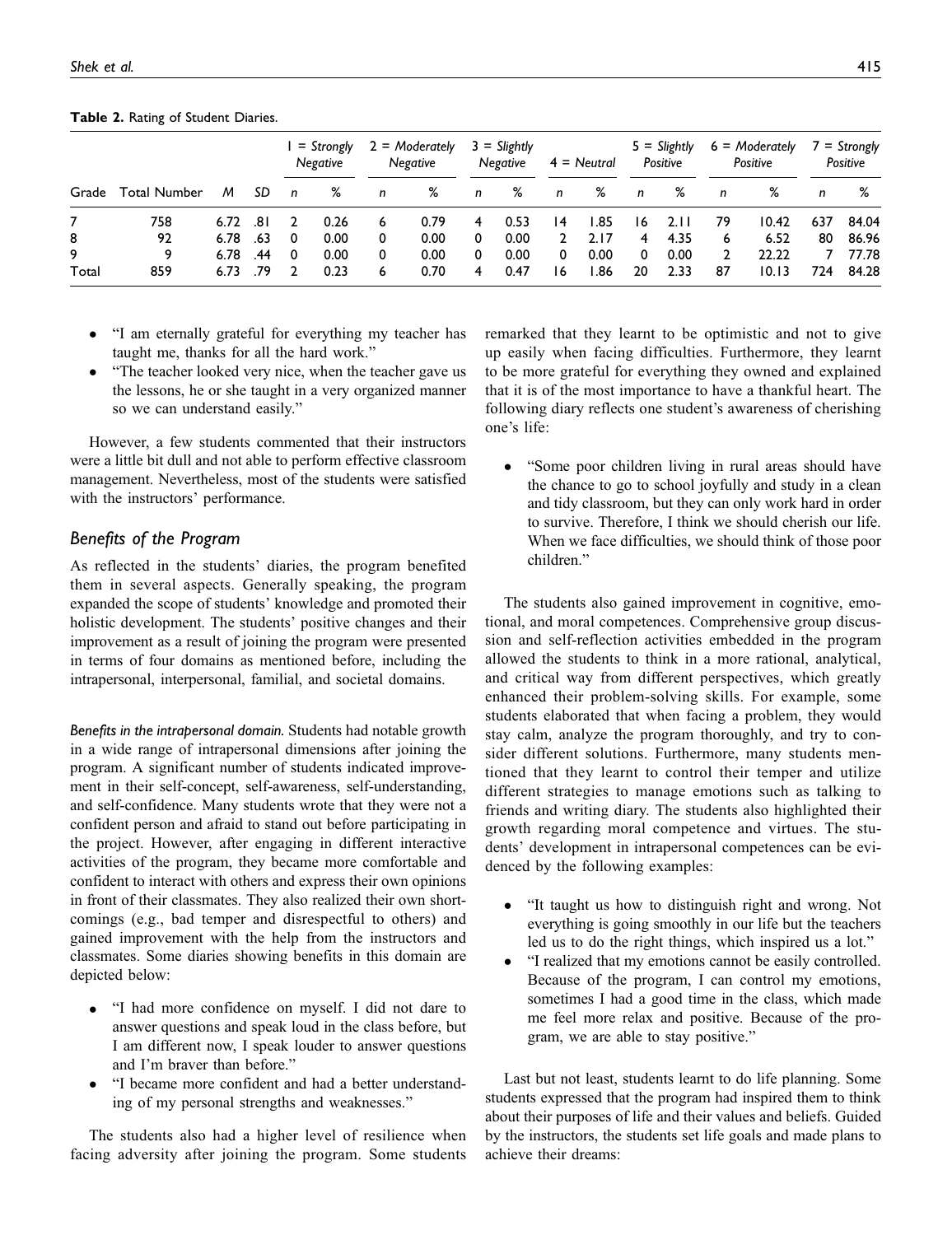- "I have learnt to think more about my life purposes and dreams, also learnt to do planning for my life."
- "The program has taught me about some successful experience. Everyone has his or her own definition of success, we do not need to compare with others, just set our own goals which are attainable and meaningful."

Benefits in the interpersonal domain. The students perceived that the program enhanced their interpersonal competence and strengthened team spirit among classmates. Primarily, communication among the students was promoted by the rich in-class activities and the pleasant and interactive learning environment. As such, the students had more opportunities to get to know and understand each other in depth, which facilitated effective teamwork and ultimately established a sense of belonging and team cohesion. Moreover, through participating in the program, the students learnt to respect others who have different opinions, be trustworthy and sincere to others. As a result, the students felt that they gradually established good friendship with peers characterized by mutual understanding and trust. Benefits perceived by the students in the interpersonal domain can be shown by the following narratives:

- "After participating in the program, I made a lot more friends and got along with them so well."
- "I learnt how to communicate with others and I learnt that I need to 'change my way of thinking' and try to be more considerate of others."

Benefits in the familial domain. A considerable number of students indicated that the program improved their competence in communicating with family members and dealing with issues within family. For example, some students illustrated that the program enabled them to understand their parents in an empathetic way and express gratitude to their parents. As being more capable of "putting themselves in their parents' shoes," the students had better relationship and less conflicts with their parents at home. Furthermore, the students were more willing to show their filial piety to their parents as a way to respect and return parents' dedication in the family. Examples below demonstrate the benefits in the familial domain:

- "I have never told my dad and mum that I love them. But after taking the program, I told my father and mother that I love them. I could not imagine their facial expression, but it seemed like the taste of marshmallow, a sweet taste."
- "This program taught me how to communicate with people, let me know what is empathy. I learnt not to lose my temper in getting along with my parents when I was in adolescent rebellious stage, and to think about my own behaviors from my parents' perspective."

Benefits in the societal domain. In this domain, the two primarily benefits perceived by the students were increased awareness of social norms and willingness to take social responsibility. Some students stated that they understood more about the negative impacts of behaviors not in line with social and moral standards. Due to the beneficial influence of the program, the students not only behaved in a good manner but also developed a higher sense of responsibility to serve their hometown and the country. For example, students wrote,

- "What we have learnt in the program were very practical because it taught us the dos and don'ts, and it developed my sense of responsibility to serve the society."
- "I learnt to protect the environment after participating in the program. Some people like littering and throwing rubbish in the river causing water pollution, but it is very bad. We should protect our environment together and should stop other citizens from littering."

# Discussion and Applications for Practice

Rigorous evaluation including multiple strategies is a hallmark of the P.A.T.H.S. project implemented in Hong Kong (Shek, 2013). Adapted from this effective program, the "TKP P.A.T.H.S. project" in mainland China is also featured with scientific evaluation incorporating subjective outcome evaluation and qualitative evaluation approaches. In the present study, student diary was used as a qualitative technique to understand the in-depth views of the program participants. The present pioneer qualitative evaluation study in mainland China adopted a general postpositivistic qualitative orientation.

Specifically, the present study possesses the following critical attributes with reference to the principles highlighted in prior literature addressing reliability and validity of qualitative research (e.g., Miles, Huberman, & Saldaña, 2014; Shek et al., 2005). First, details of the program implementation; participants including sample size, their grades, sampling method; and the justifications for the number of participants were documented. In addition, the procedures of data collection and analyses were fully described. By reporting these details, an audit trial can be formed. Second, intra- and interrater reliability were calculated. Third, data were collected in a nonartificial way within a natural setting. Fourth, school teachers instead of the researchers collected the data, minimizing the impacts of biases and expectations of the researchers. Finally, multiple researchers were involved and both qualitative and quantitative approaches were employed in data analyses.

Based on the students' diaries, the present study showed that the participants generally held positive views toward the program, the instructors, and the program benefits. The present findings echo the positive evaluation findings for the P.A.T. H.S. project in Hong Kong based on different evaluation strategies (Shek & Sun, 2013; Shek & Yu, 2013). The findings are also in line with the aforementioned quantitative findings based on the subjective outcome evaluation for the TKP P.A.T.H.S. project in mainland China (Shek, Wu, & Law, in press; Shek,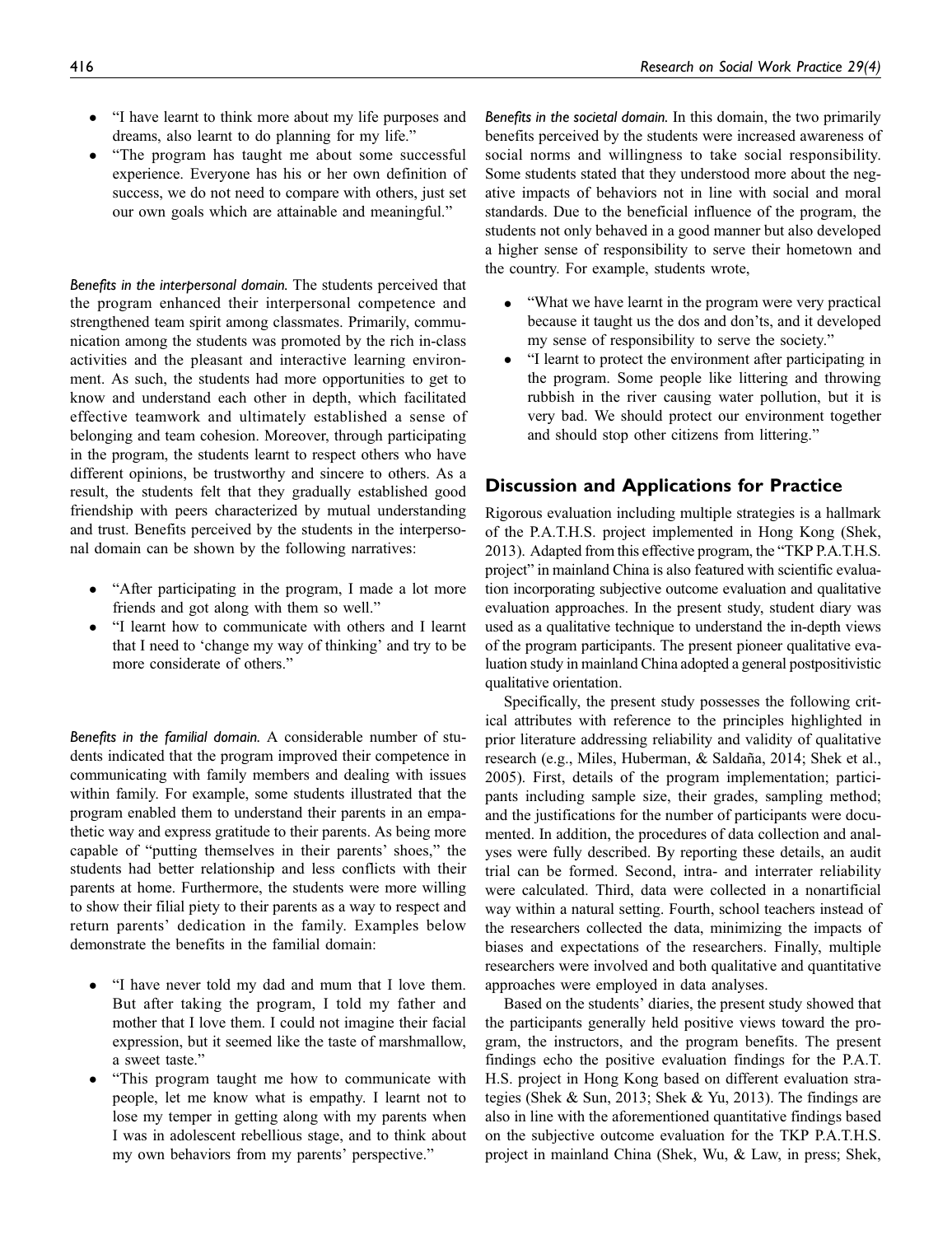Zhu, & Leung, 2018). As such, the present study provides additional evidence supporting the effectiveness of the project in mainland China. The consistency between the present findings and those obtained from other evaluation methods is also a sign showing the validity of the positive findings. In short, the effectiveness of the project is supported by evaluation findings obtained from different informants (e.g., implementers and participants) and through different strategies (e.g., quantitative and qualitative methods).

Several observations can be highlighted from the present findings. First, the students enjoyed participating in the project and appreciated the learning experience in the classes with their classmates and the instructors. Besides, the program incorporated a student-centered teaching pedagogy and used multiple interactive and reflective in-class activities to enhance students' learning engagement. Second, the most frequently mentioned growth or change after participating in the program is the improvement in social and emotional competences, which has helped students build positive relationships with peers, teachers, and family members. This kind of benefits is particularly important for adolescents (Domitrovich, Durlak, Staley, & Weissberg, 2017), who undergo various changes (e.g., physiological and psychological changes as a result of puberty) and challenges (e.g., academic and peer pressures).

Third, the students have positive views toward the instructors. It is true that instructors in mainland China did not have much experience in performing student-centered teaching. While most of the instructors adapted effectively to the new teaching philosophy and acquired some experiential teaching skills through attending training workshops, a small proportion of the instructors failed to do so. Given the importance of the instructors for effective program implementation (Shek & Sun, 2008), there is a need to help these instructors shift their traditional "spoon-feeding" teaching approaches to interactive ones. To achieve this goal, more effective training workshops need to be provided as a platform for the instructors to observe, reflect, learn, and practice (Shek, Leung, & Wu, in press; Shek, Zhu, & Leung, 2017).

There are several implications of the present findings to social work practice. First, the present study underscores the value of PYD programs in promoting adolescent psychosocial competences. In the PYD literature, there are studies showing that adolescents equipped with social and emotional competences will be able to understand and manage emotions, set goals, make and carry out the plans to achieve the goals, make wise decisions and take responsibilities, show respect and empathy to others, and establish and maintain positive social relationships, all of which are critical for manifesting resilience and healthy development people (Domitrovich et al., 2017; Durlak, Domitrovich, Weissberg, & Gullotta, 2015). The present findings reinforce the usefulness of PYD programs.

Second, the present study also underscores the advantages of using student diaries to reveal views of program participants and investigate program effectiveness. First of all, writing diaries is more economic and convenient compared with other evaluation methods such as survey or interview. By writing diary, the respondents have a chance to revisit their learning experience and share their most significant impressions of the program. Because the participants have freedom to express their perceptions in their favorite time and environment without any pressures, researchers obtain not only rich and in-depth data from diaries but also the most reliable inner subjective experience of the participants. Therefore, diary writing can be easily used by social work researchers to triangulate evaluation findings from other evaluation means and suggest explanations for quantitative evaluation findings.

Of course, one possible query of using student diaries is whether the related findings are valid. According to LeCompte and Goetz (1982) and Miles, Huberman, and Saldaña (2014), internal validity refers to whether the observations are "authentic" representation of the reality, whereas external validity asks whether the constructs can be generalized across groups. Regarding internal validity, as the reflections are anonymous and there is trust between the teachers and students, internal validity can be considered to be high in the present study. Concerning external validity, as the participants were randomly selected, the probability that the related findings could be generalized to different groups is also high.

Finally, the current research demonstrates the positive impact of the school-based PYD program in mainland China where validated youth programs are grossly inadequate (Shek & Yu, 2011). With rapid economic development and growth of social issues in young people, the Chinese government has set a goal of training 3 million professional social workers by 2020 (Central Committee of the Communist Party of China & the State Council of the People's Republic of China, 2010), aiming to promote social work practice to help address the issues and establish a health society. To promote the development of social work in China, launching PYD programs such as the TKP P.A.T.H.S. project can help social workers, particularly school social workers, to promote holistic development in adolescents in the school context and demonstrate the value of social work.

Despite its pioneer nature in China and in the field of PYD programs, this study has several limitations. First, as the students expressed their views in a one-way manner, it was not possible to have interactions with the informants to further clarify some of their views and explore reasons behind their views. Second, as the students needed to write down their perceptions, some students might not be able to express their views clearly and correctly due to the lack of writing skills, thus they only wrote very little. Nonetheless, this is not a big issue in the present study as such cases were very few and most of the participants wrote rich content in their diaries.

Third, alternative explanations of the present positive findings should be considered. For example, students may consciously express positive views to show their nice acts and cooperation, which may result in their teachers' praise. However, the students did not need to take examinations in the P.A. T.H.S. classes, and their performance in and their evaluation of the program do not affect their grades in any aspects of academic study in the school. Thus, the students' motivation to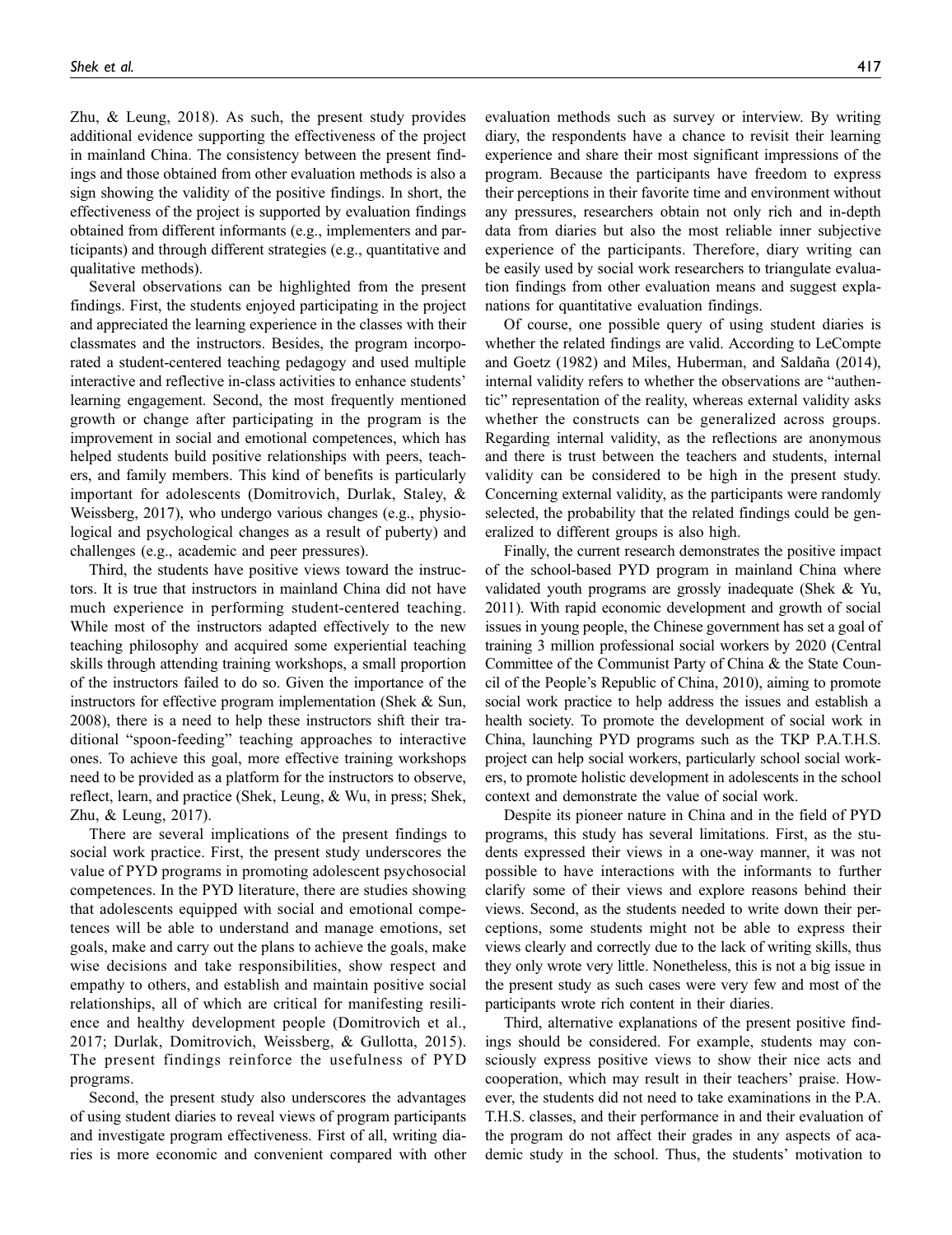please their teachers by consciously giving favorable feedback for the program is not high. Besides, the students wrote in an anonymous way, and they were specifically encouraged by their teachers to express their views honestly. Thus, we believe that the problem of desirability bias is not strong in the present study. In fact, negative comments were also recorded. Despite these limitations, the present qualitative findings provide additional support for the effectiveness of the curricula-based PYD programs implemented in China mainland.

## Authors' Note

This study was conducted with the approval from the ethics review from the Human Subjects Ethics Subcommittee of The Hong Kong Polytechnic University.

#### Declaration of Conflicting Interests

The authors declared no potential conflicts of interest with respect to the research, authorship, and/or publication of this article.

#### Funding

The authors disclosed receipt of the following financial support for the research, authorship, and/or publication of this article: This research and the Project P.A.T.H.S. in Mainland China are financially supported by Tin Ka Ping Foundation.

#### References

- Atieno, O. P. (2009). An analysis of the strengths and limitation of qualitative and quantitative research paradigms. Problems of Education in the 21st Century, 13, 13–18.
- Beauchamp, C. (2006). Understanding reflection in teaching: A framework for analyzing the literature (doctoral dissertation). Montreal, Canada: McGill University.
- Catalano, R. F., Berglund, M. L., Ryan, J. A. M., Lonczak, H. S., & Hawkins, J. D. (2004). Positive youth development in the United States: Research findings on evaluations of positive youth development programs. The Annals of the American Academy of Political and Social Science, 591, 98–124. doi:10.1177/ 0002716203260102
- Catalano, R. F., Fagan, A. A., Gavin, L. E., Greenberg, M. T., Irwin, C. E. Jr., Ross, D. A., & Shek, D. T. L. (2012). Worldwide application of prevention science in adolescent health. The Lancet, 379, 1653–1664. doi:10.1016/S0140-6736(12)60238-4
- Central Committee of the Communist Party of China, & the State Council of the People's Republic of China. (2010). 国家中长期 人才发展规划纲要(2010-2020) [National medium- and long-term talent development plan (2010–2020)]. Beijing. Retrieved from [http://www.mohrss.gov.cn/SYrlzyhshbzb/zwgk/ghcw/ghjh/](http://www.mohrss.gov.cn/SYrlzyhshbzb/zwgk/ghcw/ghjh/201503/t20150313_153952.htm) [201503/t20150313\\_153952.htm](http://www.mohrss.gov.cn/SYrlzyhshbzb/zwgk/ghcw/ghjh/201503/t20150313_153952.htm)
- Choy, L. T. (2014). The strengths and weaknesses of research methodology: Comparison and complimentary between qualitative and quantitative approaches. IOSR Journal of Humanities and Social Science, 19, 99–104.
- Cohen, D. J., Leviton, L. C., Isaacson, N., Tallia, A. F., & Crabtree, B. F. (2006). Online diaries for qualitative evaluation: Gaining realtime insights. American Journal of Evaluation, 27, 163–184. doi: 10.1177/1098214006288448
- Domitrovich, C. E., Durlak, J. A., Staley, K. C., & Weissberg, R. P. (2017). Social-emotional competence: An essential factor for promoting positive adjustment and reducing risk in school children. Child Development, 88, 408–416. doi:10.1111/cdev.12739
- Durlak, J. A., Domitrovich, C. E., Weissberg, R. P., & Gullotta, T. P. (Eds.). (2015). Handbook of social and emotional learning: Research and practice. New York: Guilford Press.
- Fraser, M. W., & Wu, S. (2016). Measures of consumer satisfaction in social welfare and behavioral health: A systematic review. Research on Social Work Practice, 26, 762–776. doi:10.1177/ 1049731514564990
- Grinnell, R. M., Jr., Gabor, P. A., & Unrau, Y. A. (2015). Program evaluation for social workers: Foundations of evidence-based programs (7th ed.). New York: Oxford University Press.
- Hasson, H., Blomberg, S., & Dunér, A. (2012). Fidelity and moderating factors in complex interventions: A case study of a continuum of care program for frail elderly people in health and social care. Implementation Science, 7, 23. doi:10.1186/1748-5908-7-23
- Holloway, I., & Biley, F. C. (2011). Being a qualitative researcher. Qualitative Health Research, 21, 968–975. doi:10.1177/ 1049732310395607
- LeCompte, M. D., & Goetz, J. P. (1982). Problems of reliability and validity in ethnographic research. Review of Educational Research, 52, 31–60. doi:10.3102/00346543052001031
- Lerner, J. V., Bowers, E. P., Minor, K., Boyd, M. J., Mueller, M. K., Schmid, K. L., ... Lerner, R. M (2013). Positive youth development: Processes, philosophies, and programs. In R. M. Lerner, M. A. Easterbrooks, J. Mistry, & I. B. Weiner (Eds.), Handbook of psychology: Developmental psychology (Vol. 6, pp. 365–392). Hoboken, NJ: John Wiley & Sons.
- Lichtman, M. (2013). Qualitative research for the social sciences. Thousand Oaks, CA: Sage.
- Ma, C. M. S., & Shek, D. T. L. (2017). Objective outcome evaluation of a positive youth development program: The project P.A.T.H.S. in Hong Kong. Research on Social Work Practice. doi:10.1177/ 1049731517711246
- Mak, D. B., Plant, A. J., & Toussaint, S. (2006). "I have learnt … a different way of looking at people's health": An evaluation of a prevocational medical training program in public health medicine and primary health care in remote Australia. Medical Teacher, 28, e149–e155. doi:10.1080/01421590600776404
- Mesibov, G. B., & Shea, V. (2010). The TEACCH program in the era of evidence-based practice. Journal of Autism and Developmental Disorders, 40, 570–579. doi:10.1007/s10803-009-0901-6
- Miles, M. B., Huberman, A. M., & Saldaña, J. (2014). Qualitative data analysis: A methods sourcebook (3rd ed.). Washington, DC: Sage.
- Patton, M. Q. (2002). Qualitative research & evaluation methods (3rd ed.). Thousand Oaks, CA: Sage.
- Patton, M. Q. (2008). *Utilization-focused evaluation* (4th ed.). Thousand Oaks, CA: Sage.
- Pavlovich, K., Collins, E., & Jones, G. (2009). Developing students' skills in reflective practice: Design and assessment. Journal of Management Education, 33, 37–58. doi:10.1177/ 1052562907307640
- Robson, C. (2000). Small-scale evaluation: Principles and practice. Thousand Oaks, CA: Sage.